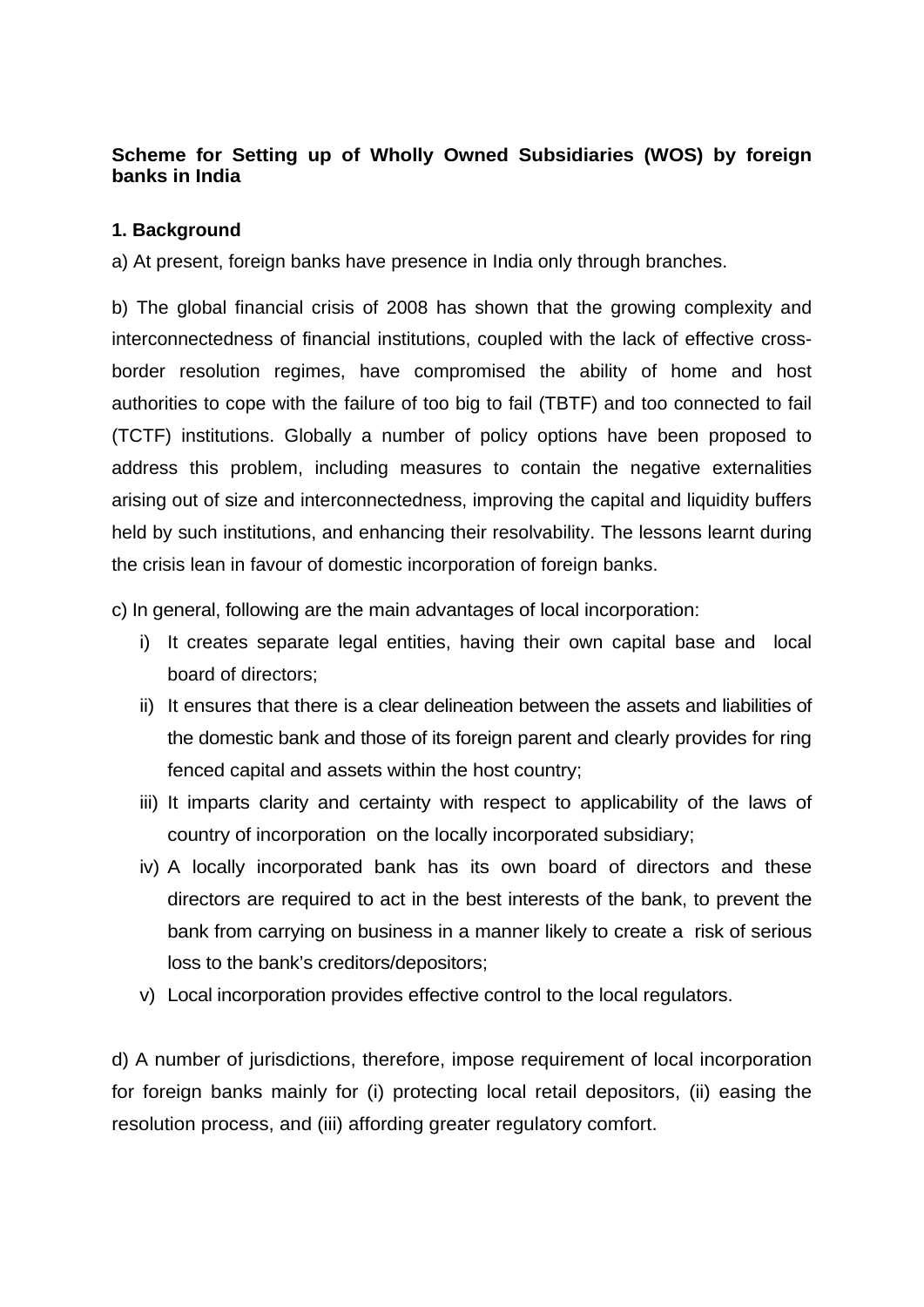e) At present, foreign banks, if eligible, are allowed by the Reserve Bank of India (RBI) to set up business in India through a single mode of presence i.e. either branch mode or a wholly owned subsidiary (WOS) mode<sup>[1](#page-1-0)</sup>. In the aftermath of the crisis and building on the lessons from the crisis, the RBI issued a Discussion Paper in January 2011 on the mode of presence of foreign banks in India. Taking into account the feedback received on the Discussion Paper, the Scheme for setting up of WOS by foreign banks in India has now been finalised. It has been decided, as hitherto to, allow foreign banks to operate in India either through branch presence or they can set up a wholly owned subsidiary (WOS) with near national treatment. The foreign banks have to choose one of the above two modes of presence and shall be governed by the principle of single mode of presence.

f) Having regard to the foregoing, Reserve Bank, in terms of the powers conferred on it under Section 35A read with Section 44A of the Banking Regulation Act, 1949, in the public interest and in the interest of banking policy hereby issues a 'Scheme for Setting up of Wholly Owned Subsidiaries (WOS) by foreign banks in India'.

# **The Scheme**

<u>.</u>

#### **2. Branch mode or wholly owned subsidiary**

- a) All foreign banks which are not carrying on banking business in India and which wish to do so in the future and to whom the matters referred to in paragraph 4 apply shall carry on banking business in India only through a wholly owned subsidiary.
- b) Foreign banks which are not carrying on banking business in India and which wish to do so in the future and to whom the matters referred to in paragraph 4 do not apply have the option to carry on banking business in India either through a wholly owned subsidiary or through the branch mode. If they choose to carry on banking business through the branch mode, and in case at

<span id="page-1-0"></span> $1$  Though as per the road map for presence of foreign banks in India, announced in 2005, foreign banks wishing to establish presence in India for the first time can either (i) choose to operate through branch presence or (ii) set up 100% wholly owned subsidiary (WOS), following the one-mode presence criterion, no foreign bank chose to set up 100 per cent owned subsidiary.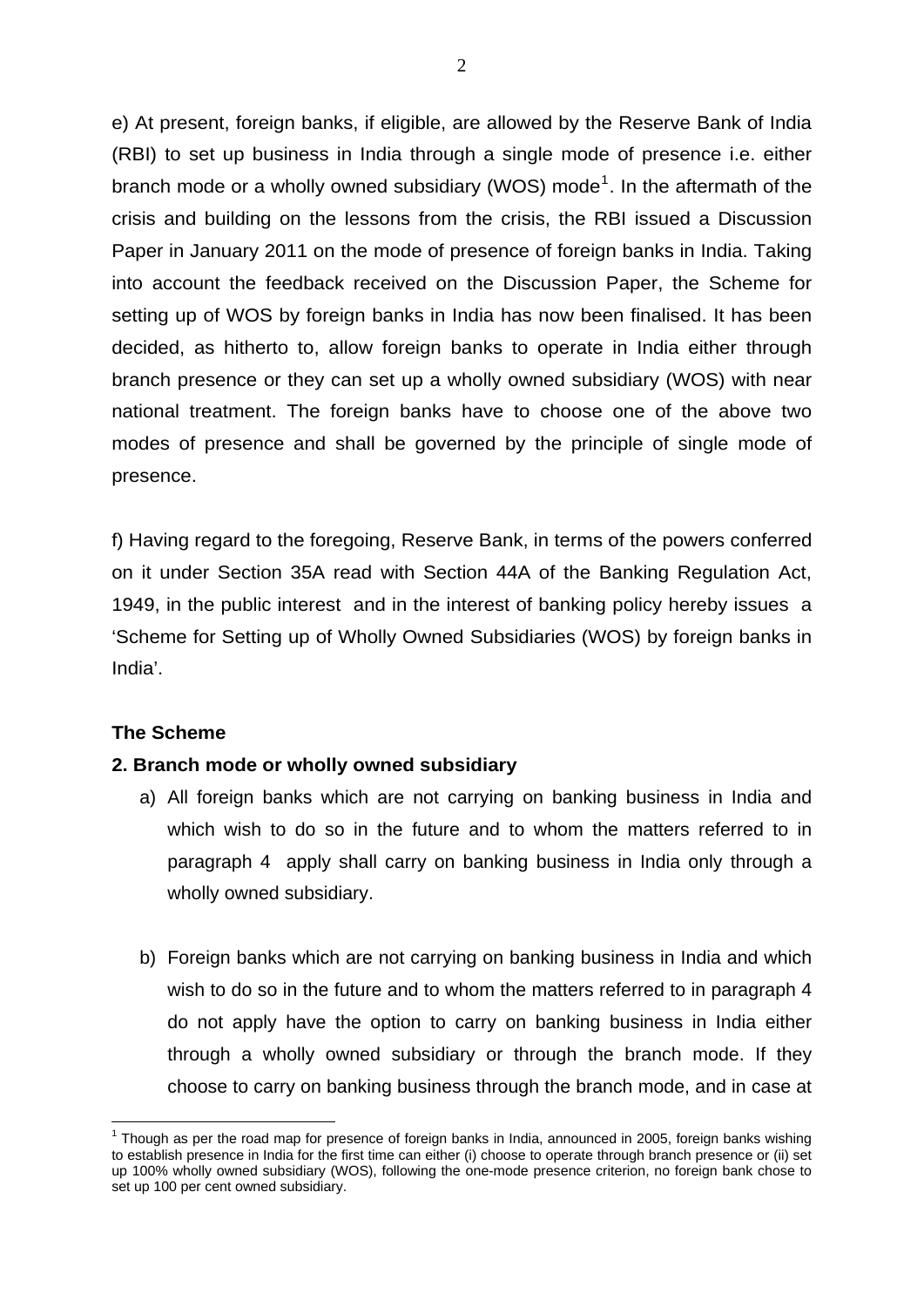a later date they come within the purview of paragraph 4, they shall convert their branches into WOS.

- c) Foreign banks which commenced banking business in India from August 2010 onwards were required to furnish an undertaking that they would convert their branches into wholly owned subsidiaries if so required by RBI. Accordingly, such banks shall convert their branches into a wholly owned subsidiary if the matters specified in paragraph 4 apply to them.
- d) Foreign banks which commenced banking business in India before August 2010 shall have the option either to continue their banking business through the branch mode or to convert those branches into a wholly owned subsidiary.
- e) The branch expansion of both the existing foreign banks and the new entrants present in the branch mode would be subject to India's WTO commitments.
- f) In respect of foreign banks which are presently carrying on banking business in India and which are required to convert their branches into a wholly owned subsidiary or opt to do so, the conversion shall only be in accordance with a scheme mandated in the public interest to be approved by RBI under Section 44A of the Banking Regulation Act 1949 and which is in accordance with the conditions specified in paragraph 20.

# **3. Eligibility for setting up a wholly owned subsidiary**

- a) Setting up of WOS by a foreign bank in India should have the approval of the home country regulator/supervisor.
- b) A foreign bank applying for setting up a WOS in India must satisfy RBI that it is subject to adequate prudential supervision as per internationally accepted standards, which includes consolidated supervision in its home country.
- c) The factors taken into account while considering applications for setting up WOS in India would include the following:
	- (i) Economic and political relations with the country of incorporation of the parent bank,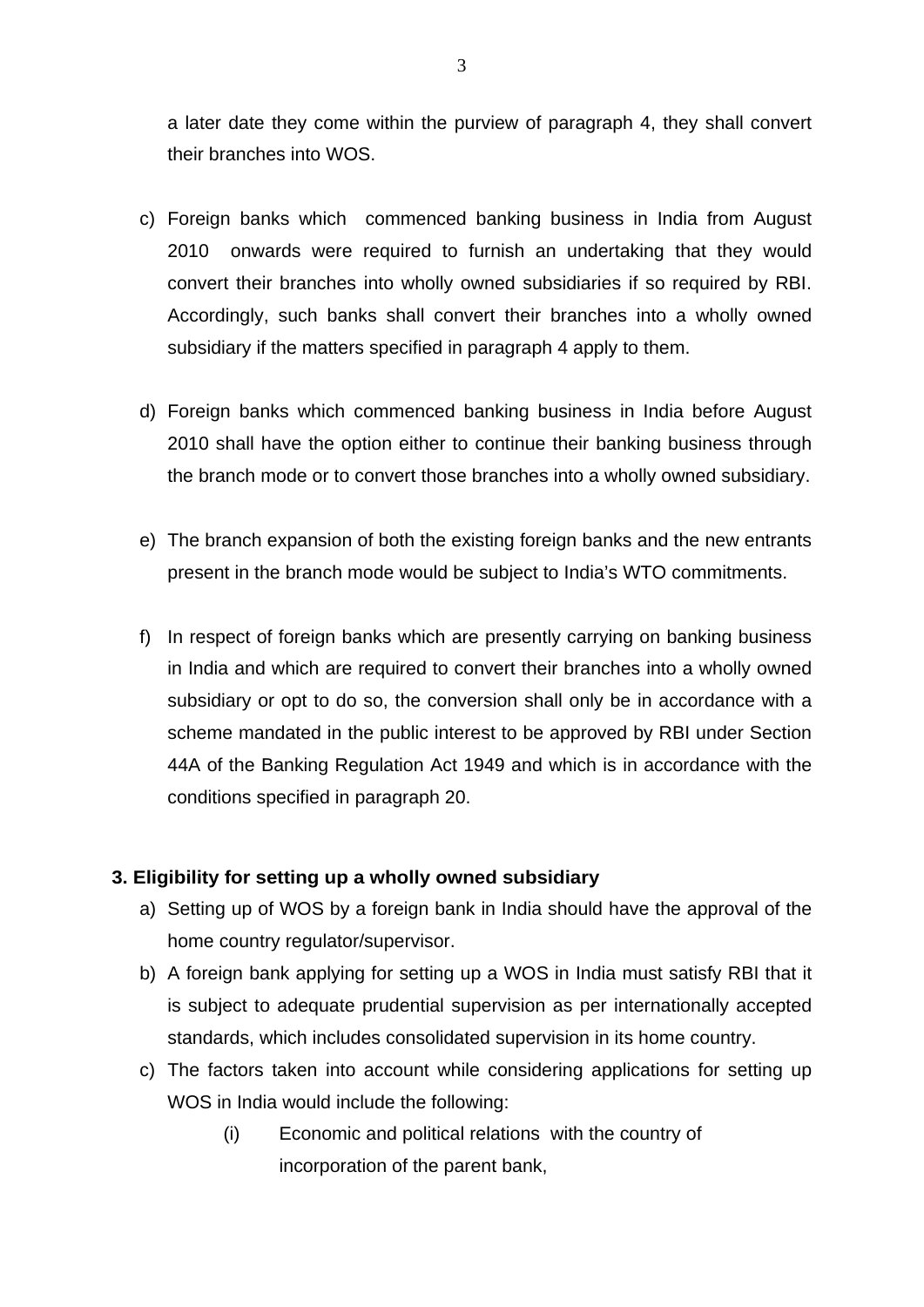- (ii) Reciprocity with home country of the parent bank,
- iii) Financial soundness,
- iv) Ownership pattern,
- v) International and home country ranking of the parent bank by a reputed agency,
- vi) Home country/parent bank rating by a rating agency of international repute such as Moody Investors Service, Standard & Poor's and Fitch Ratings,
- vii) International presence of the bank,
- viii) Adequate risk management and internal control systems.

These criteria represent the minimum that an applicant will need to meet for applying to RBI for granting a licence under Section 22 of the Banking Regulation Act, 1949 (to set up a bank as a WOS of the parent bank) and is not an exhaustive list. The final decision to grant licence will be that of RBI.

# **4. Conditions requiring presence as WOS only**

Foreign banks which have commenced banking business in India after August 2010 or foreign banks which are not at present carrying on banking business in India but wish to do so in the future shall carry on banking business in India only through a wholly owned subsidiary, if any of the matters as described hereunder are applicable:

a)

- i) Banks incorporated in a jurisdiction having legislation giving a preferential claim to deposits of home country in a winding up proceedings;
- ii) Banks that do not have adequate disclosure requirements in their home jurisdiction;
- iii) Banks with complex structures;
- iv) Banks which are not widely held;
- v) Reserve Bank of India is not satisfied with the adequacy of supervisory arrangements (including disclosure arrangements) and market discipline in the country of their incorporation; and
- vi) For any other reason that the Reserve Bank of India considers necessary for subsidiary form of presence of the bank; or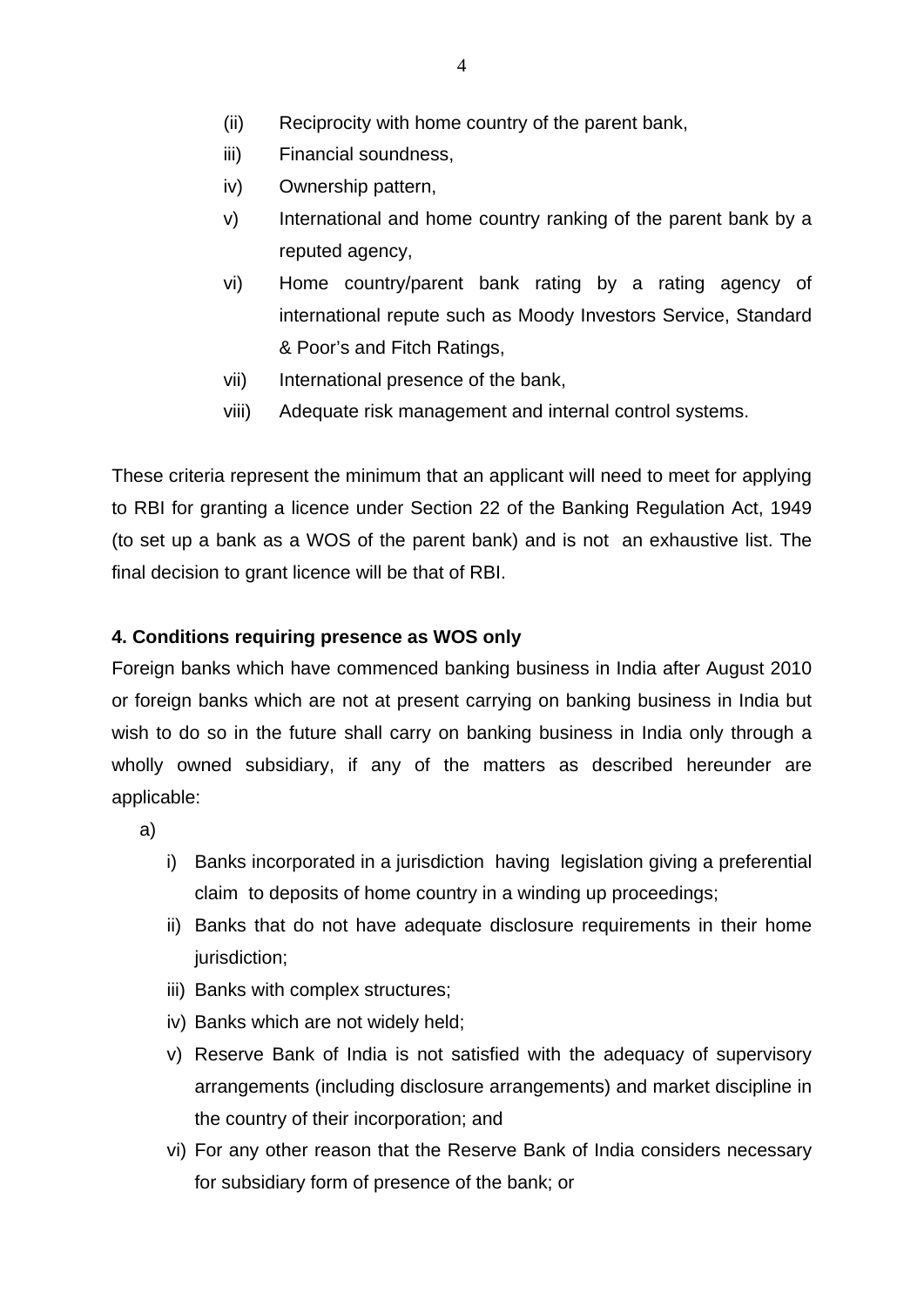b) If a foreign bank, which has set up its presence in India through branch mode after August 2010, is considered by RBI as being systemically important by virtue of the size of its business<sup>[2](#page-4-0)</sup>

#### **5. National treatment**

a) Under the FDI policy as set out in the Government of India's Department of Industrial Policy and Promotion (DIPP) Circular F.No. 5(2)/2013-FC-I dated April 5, 2013 (Circular 1 of 2013) read with A.P. (DIR Series) Circular No.1 dated July 4, 2013 issued by RBI under FEMA, 1999 and [Notification No.](http://rbi.org.in/scripts/NotificationUser.aspx?Id=8412&Mode=0)  [FEMA. 285/2013 – RB dated August 30, 2013](http://rbi.org.in/scripts/NotificationUser.aspx?Id=8412&Mode=0), WOSs of the foreign banks, even though locally incorporated, being foreign owned and controlled companies, will be treated as "foreign banks" in line with DIPP press notes 2, 3 and 4 (2009 Series) read with [A.P. \(DIR Series\) Circular No. 01 dated July](http://rbi.org.in/scripts/NotificationUser.aspx?Id=8209&Mode=0)  [4, 2013](http://rbi.org.in/scripts/NotificationUser.aspx?Id=8209&Mode=0) and [A.P.\(DIR Series\) Circular No. 44 dated September 13, 2013](http://rbi.org.in/scripts/NotificationUser.aspx?Id=8413&Mode=0) in terms of which a company owned by non-residents 'means an Indian company where more than 50% of the capital in it is beneficially owned by non-residents and/or "controlled" by non-residents. The term 'control' has been defined in A.P.(DIR Series) Circular No. 44 dated September 13, 2013 as under:

> 'Control' shall include the right to appoint a majority of the directors or to control the management or policy decisions including by virtue of their shareholding or management rights or shareholders agreements or voting agreements.

Providing the extent of national treatment to WOS of foreign banks needs to be considered from the financial stability perspective. From financial stability perspective down side risk may arise if the foreign banks, i.e. WOSs of the foreign banks and foreign bank branches together come to dominate the domestic financial system. To address this risk, restrictions would be placed on further entry of new WOSs of foreign banks, when the capital and reserves of the foreign banks (i.e. WOSs and foreign bank branches) in India exceed 20% of the capital and reserves of the banking system. In such eventuality prior approval of RBI will be required for

<span id="page-4-0"></span> 2 A foreign bank operating under branch mode of presence in India would be considered to be systematically important once its assets in Indian books (on balance sheet and credit equivalent of off-balance sheet items) become 0.25% of the total assets (inclusive of credit equivalent of off-balance sheet items) of all scheduled commercial banks in India as on March 31 of the preceding year. RBI would furnish consolidated data on credit equivalent of off-balance sheet items for the banking industry for this purpose.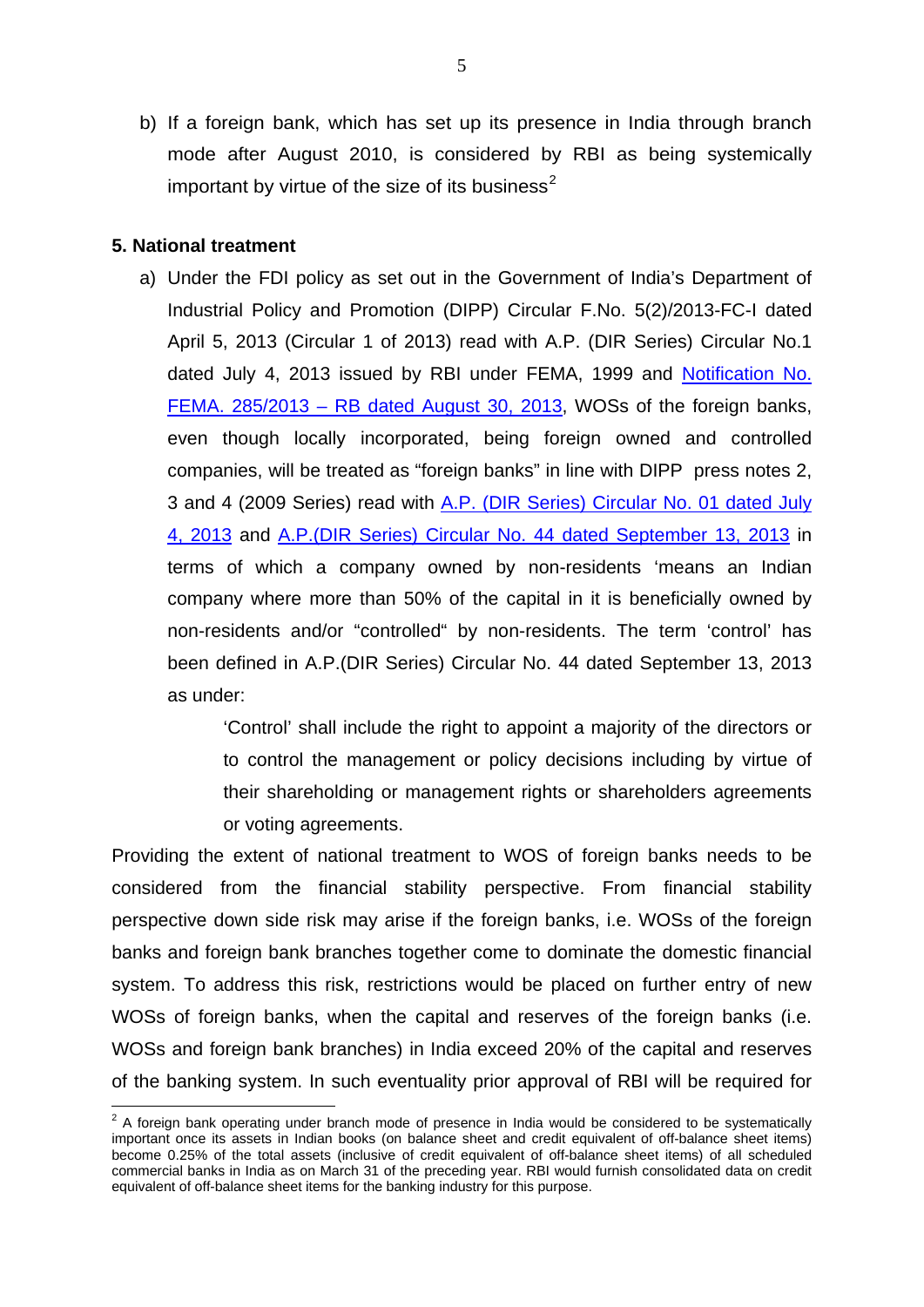capital infusion into the existing WOSs of foreign banks. As regards foreign banks in branch mode of presence, as per the WTO commitments licences for new foreign banks may be denied when the maximum share of assets in India both on and off balance sheet of foreign banks' branches to total assets both on and off balance sheet of the banking system exceeds 15 per cent.

### **6. Minimum capital requirement**

1

- a) The initial minimum paid-up voting equity capital for a WOS shall be  $\bar{\mathfrak{g}}$  5 billion.
- b) The newly set up WOS of the foreign bank would be required to bring in the entire amount of initial capital upfront, which should be funded by free foreign exchange remittance from its parent.
- c) In the case of an existing foreign bank having branch presence in India, which desires or is required to convert into a WOS:
	- o It should convert its branch capital into the capital of WOS. The components, elements and eligibility criteria of the regulatory capital instruments<sup>[3](#page-5-0)</sup> for the WOS would be as applicable to the other domestic banks as stipulated in the Master Circular on Basel III Capital Regulations.
	- o It shall have a minimum net worth<sup>[4](#page-5-1)</sup> of ₹5 billion.
	- o If the net worth upon conversion is less than the minimum capital prescribed under these guidelines, the shortfall shall have to be brought in, towards infusion of equity, upfront from its parent as inward remittance.
- d) The WOS shall meet the Basel III requirements on a continuous basis from the time of its entry / conversion<sup>[5](#page-5-2)</sup>. WOS shall, however, maintain a minimum capital adequacy ratio, on a continuous basis for an initial period of 3 years from the commencement of its operations, at 10 per cent i.e. 1 per cent

<span id="page-5-0"></span><sup>&</sup>lt;sup>3</sup>The elements and eligibility criteria of regulatory capital instruments for existing foreign bank branches are different from those applicable to domestic banks. Accordingly, conversion of branches of an existing foreign bank into WOS would require re-organisation of the capital structure. The WOS would be allowed to repatriate the ineligible regulatory capital to its parent with prior approval of RBI. <sup>4</sup>

<span id="page-5-1"></span><sup>&</sup>lt;sup>4</sup>Net worth would comprise Paid-up capital plus Free Reserves including Share Premium but excluding Revaluation Reserves, plus Investment Fluctuation Reserve and credit balance in Profit & Loss account, less debit balance in Profit and Loss account, Accumulated Losses and Intangible Assets. No general or specific

<span id="page-5-2"></span>provisions should be included in computation of net worth.<br><sup>5</sup>Basel III Capital Regulations have been implemented in India as on April 1, 2013 in phases. The Basel III capital ratios would be fully implemented as on March 31, 2018.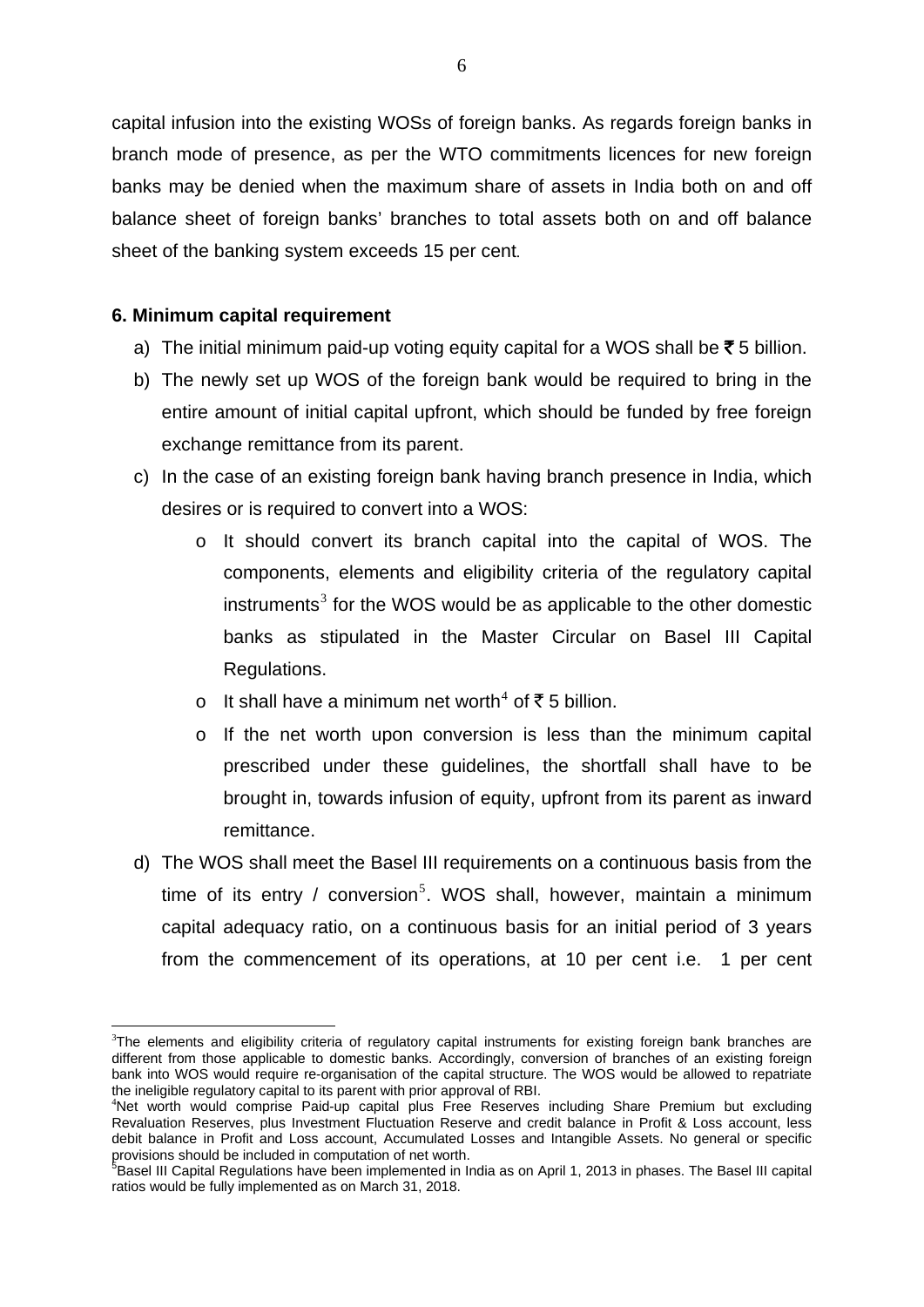higher than that required under the phased implementation of Basel III $^6$  $^6$ . In addition, WOS shall also maintain capital conservation buffer and other buffers as applicable under extant capital adequacy framework.

### **7. Use of group resources**

The WOS would be responsible for the core management functions which cannot be outsourced including to Group entities whether in India or abroad as laid down in RBI's Outsourcing Guidelines contained in [Circular DBOD.No.BP. 40](http://rbi.org.in/scripts/NotificationUser.aspx?Id=3148&Mode=0)  [/21.04.158/2006/07 dated November 3, 2006](http://rbi.org.in/scripts/NotificationUser.aspx?Id=3148&Mode=0) and [circular DBOD.No.BP.](http://rbi.org.in/scripts/NotificationUser.aspx?Id=4709&Mode=0)  [97/21.04.158/2008/09 dated December 11, 2008](http://rbi.org.in/scripts/NotificationUser.aspx?Id=4709&Mode=0) as applicable to scheduled commercial banks in India, including branches of foreign banks operating in India. As regards IT services including its outsourcing, the guidelines contained in circular DBS.CO.ITC.BC.No. 6/31.02.008/2010/11 dated April 29, 2011 titled 'Working group on Information Security, Electronic Banking, Technology Risk Management and cyber Frauds – Implementation of recommendations' as applicable to all scheduled commercial banks (excluding RRBs) will also be applicable to WOSs of foreign banks

#### **8. Corporate governance**

1

The composition of the board of directors of WOS should meet the following requirements:

- a) not less than 51 percent of the total number of members of the board of directors shall consist of persons as defined under Section 10A of the Banking Regulation Act, 1949;
- b) not less than two-third of the directors should be non-executive directors;
- c) not less than one-third of the directors should be independent of the management of the subsidiary in India, its parent and any subsidiary or other associate of the foreign bank parent;
- d) not less than 50 per cent directors should be Indian nationals/NRIs/PIOs subject to the condition that one-third of the directors are Indian nationals resident in India;

<span id="page-6-0"></span><sup>&</sup>lt;sup>6</sup>Please refer to [Master Circular DBOD.No.BP.BC.2 /21.06.201/2013-14 dated July 1, 2013](http://www.rbi.org.in/scripts/NotificationUser.aspx?Id=8142&Mode=0) on Basel III Capital Regulations. Banks operating in India are required to maintain a minimum capital to risk-weighted assets ratio (CRAR) of 9% (other than capital conservation buffer and countercyclical capital buffer etc.) on an on-going basis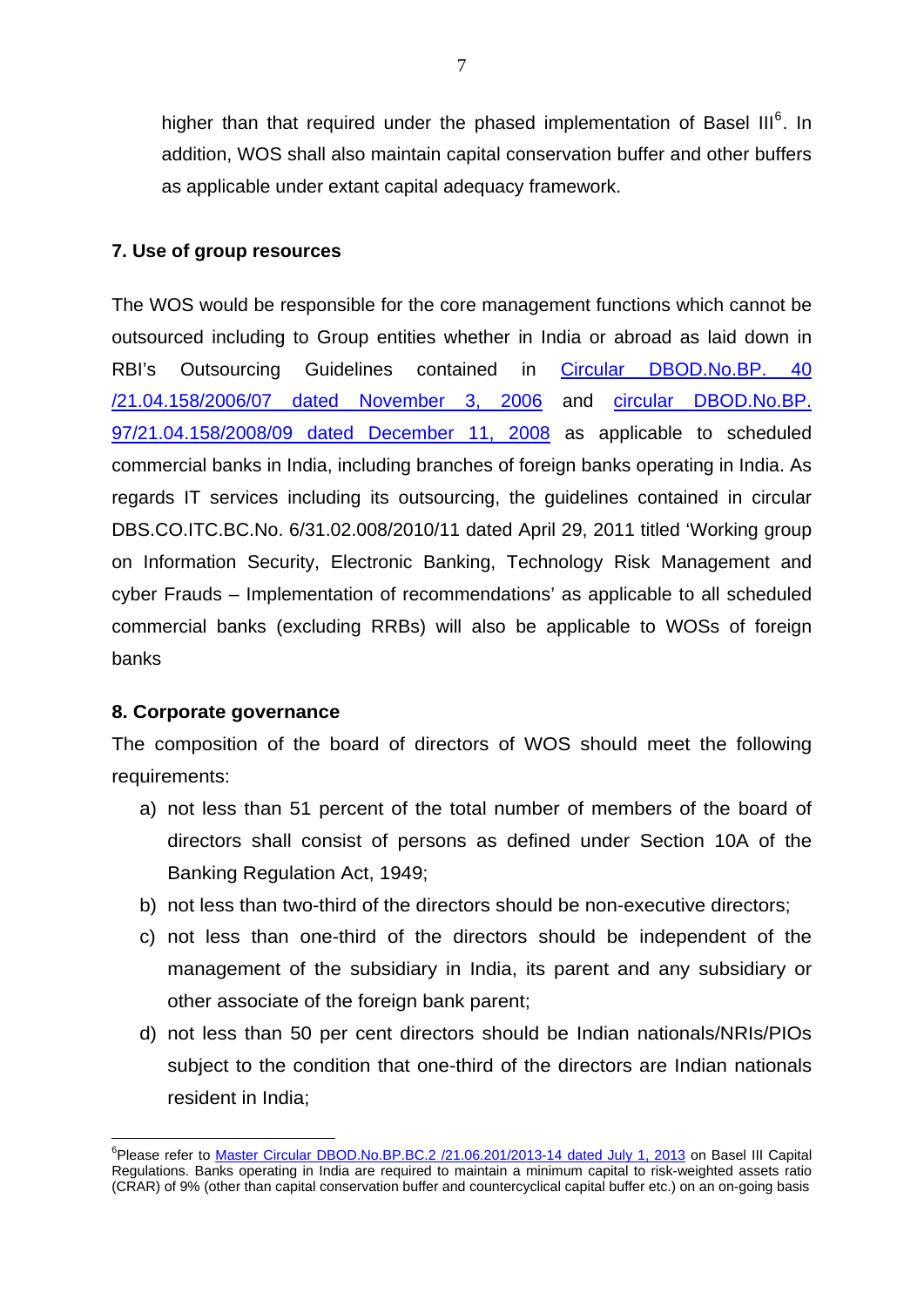- e) WOSs of foreign banks will have Part-time Chairman and full time Chief Executive Officer (CEO);
- f) RBI's approval for appointment/re-appointment, etc of the Part-time Chairman (non-executive director) should be obtained in terms of Section 10B(1A) of the Banking Regulation Act, 1949;
- g) RBI's approval for appointment/re-appointment, etc. of the CEO/ Whole Time Directors including remuneration and other terms of appointment should be obtained in terms of Section 35B of the Banking Regulation Act, 1949;
- h) The Guidelines on Compensation of Whole Time Directors / Chief Executive Officers, etc. issued in terms of [circular DBOD No.BC.](http://rbi.org.in/scripts/NotificationUser.aspx?Id=6938&Mode=0)  [72/29.67.001/11-12 dated January 13, 2012](http://rbi.org.in/scripts/NotificationUser.aspx?Id=6938&Mode=0) as applicable to private sector banks in India, would also be applicable to WOSs;
- i) The CEO would be appointed on full time basis and should be resident in India;
- j) The directors should conform to the 'Fit and Proper' criteria as laid down in RBI [circular DBOD.No.BC.105/08.139.001/2003-04 dated June 25, 2004,](http://rbi.org.in/scripts/NotificationUser.aspx?Id=1727&Mode=0) as amended from time to time; and
- k) All other provisions of the Banking Regulation Act, 1949 in respect of composition of board of directors, as applicable to private sector banks in India would also be applicable to WOSs.

### **9. Statutory, regulatory, prudential and other requirements**

- a) The WOS will be governed by the provisions of the Companies Act, 1956, Banking Regulation Act, 1949, Reserve Bank of India Act, 1934, Foreign Exchange Management Act, 1999, Payment and Settlement Systems Act, 2007 and other relevant statutes, directives, prudential regulations and other guidelines/instructions issued by RBI and other regulators from time to time.
- b) In all the cases where foreign bank parent/group of the WOS in India has NBFCs, the regulatory framework for consolidated prudential reporting and supervision, currently applicable to branches of foreign banks as laid down in [circular DBOD No.FSD.BC. 46/24.01.028/2006-07 dated December 12, 2006](http://rbi.org.in/scripts/NotificationUser.aspx?Id=3206&Mode=0) will also be applicable to WOS.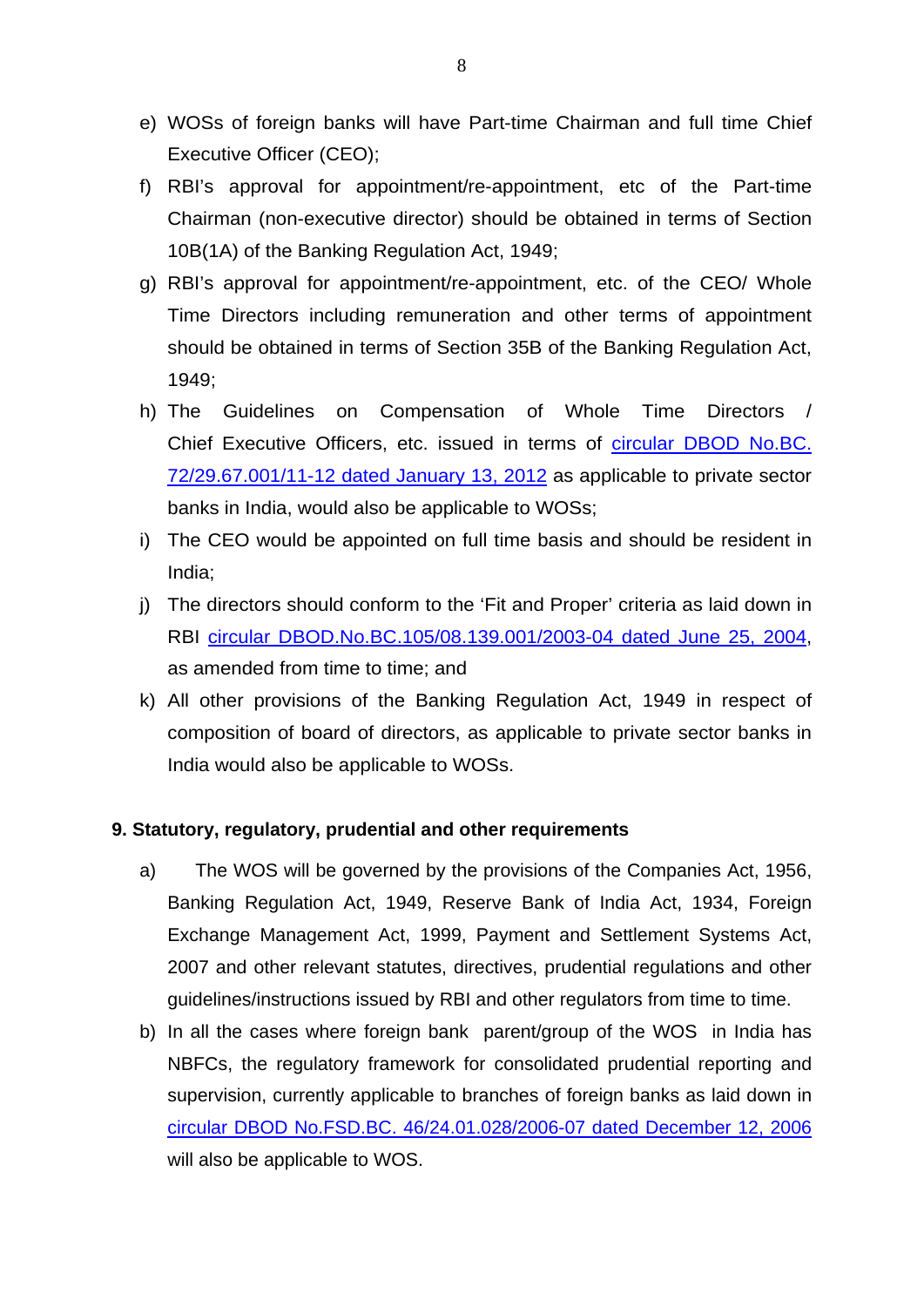c) In case Know Your Customer (KYC)/Anti Money Laundering (AML)/Combating the Financing of Terrorism (CFT) deficiencies are found in respect of any jurisdiction / bank, banks from such jurisdictions would be subjected to enhanced prudential requirements.

# **10. Raising of Non-equity capital in India**

WOS of foreign banks may raise rupee resources through issue of non-equity capital instruments, as allowed to domestic banks.

### **11. Branch Expansion/Authorisation**

a) The guidelines on branch authorisation presently applicable to domestic scheduled commercial banks and as amended from time to time would generally be applicable to WOS of foreign banks.

b) In accordance with extant guidelines, WOS would be permitted to open branches in Tier 1 to 6 centres (except at certain sensitive locations) without having the need to take prior permission from Reserve Bank of India in each case, subject to reporting, as under:

i) At least 25 percent of the total number of branches opened during the financial year must be opened in unbanked rural (Tier 5 and Tier 6) centres, i.e. centres which do not have a brick and mortar structure of any scheduled commercial bank for customer based banking transactions.

ii) The total number of branches opened in Tier 1 centres during the financial year cannot exceed the total number of branches opened in Tier 2 to 6 centres and all centres in the North Eastern States and Sikkim.

iii) An incentive in the form of a branch in a Tier 1 centre would be given for opening of a branch in Tier 2 to Tier 6 centres of underbanked districts of underbanked States.

iv) In case the WOS is unable to open all the branches it is eligible for in Tier 1 centres, it may carry-over (open) these branches during subsequent two years.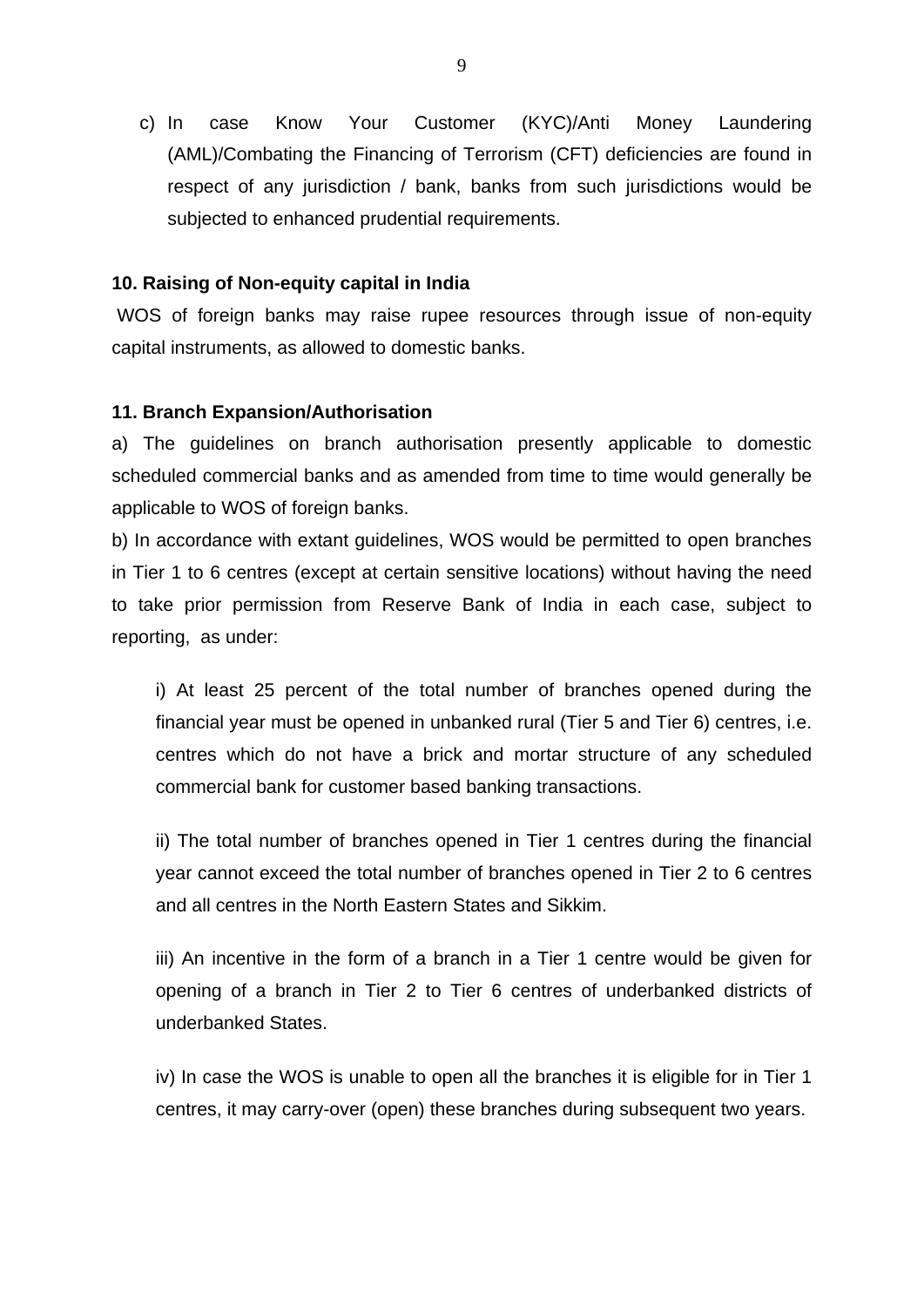v) If for some reason a WOS is unable to meet obligations of opening branches in Tier 2 to 6 centres in aggregate, or in unbanked rural centres (Tiers 5 to 6 centres) during the financial year, it must necessarily rectify the shortfall in the next financial year.

vi) This general permission would be subject to compliance with the parameters stated above as well as regulatory/supervisory comfort in respect of the individual WOS. RBI would have the option to withhold the general permission to banks which fail to meet the above mentioned criteria along with imposing penal measures on banks which fail to meet the inclusion obligations above.

c) WOS would require prior approval of RBI for opening branches at certain locations that are sensitive from the perspective of national security and the general permission referred to at (b) above would not be applicable to opening of branches in such centres. A list of such centres would be made available to WOSs by RBI.

# **12. Priority sector lending requirements for WOS**

a) The WOSs will comply with the priority sector lending requirements as laid down in RBI's [Master Circular RPCD.CO.Plan.BC.9/04.09.01/2013-14 dated July 1, 2013.](http://rbi.org.in/scripts/NotificationUser.aspx?Id=8191&Mode=0) The targets and sub-targets would be as under:

| <b>Categories</b>                                      | <b>WOS of Foreign Banks</b>                                                                                                      |                                                                                                                                                                                                                                                                                                                                                                                                                                                                                                     |  |  |
|--------------------------------------------------------|----------------------------------------------------------------------------------------------------------------------------------|-----------------------------------------------------------------------------------------------------------------------------------------------------------------------------------------------------------------------------------------------------------------------------------------------------------------------------------------------------------------------------------------------------------------------------------------------------------------------------------------------------|--|--|
| Total<br><b>Priority</b><br><b>Sector</b>              | 40 percent of Adjusted Net Bank Credit (ANBC) or credit equivalent amount<br>of Off-Balance Sheet Exposure, whichever is higher. |                                                                                                                                                                                                                                                                                                                                                                                                                                                                                                     |  |  |
| Total<br>agriculture                                   | 18 percent of ANBC or credit equivalent amount of Off-Balance Sheet<br>Exposure, whichever is higher.                            |                                                                                                                                                                                                                                                                                                                                                                                                                                                                                                     |  |  |
|                                                        |                                                                                                                                  | Of this, indirect lending in excess of 4.5% of ANBC or credit equivalent<br>amount of Off-Balance Sheet Exposure, whichever is higher, will not be<br>reckoned for computing achievement under 18 percent target. However, all<br>agricultural loans under the categories 'direct' and 'indirect' will be reckoned<br>in computing achievement under the overall priority sector target of 40<br>percent of ANBC or credit equivalent amount of Off-Balance Sheet Exposure,<br>whichever is higher. |  |  |
| Micro &<br><b>Small</b><br><b>Enterprises</b><br>(MSE) | (i)                                                                                                                              | Advances to micro and small enterprises sector will be reckoned in<br>computing achievement under the overall priority sector target of 40<br>percent of ANBC or credit equivalent amount of Off-Balance Sheet<br>Exposure, whichever is higher.                                                                                                                                                                                                                                                    |  |  |
|                                                        | (ii)                                                                                                                             | 40 percent of total advances to micro and small enterprises sector<br>should go to Micro (manufacturing) enterprises having investment in                                                                                                                                                                                                                                                                                                                                                           |  |  |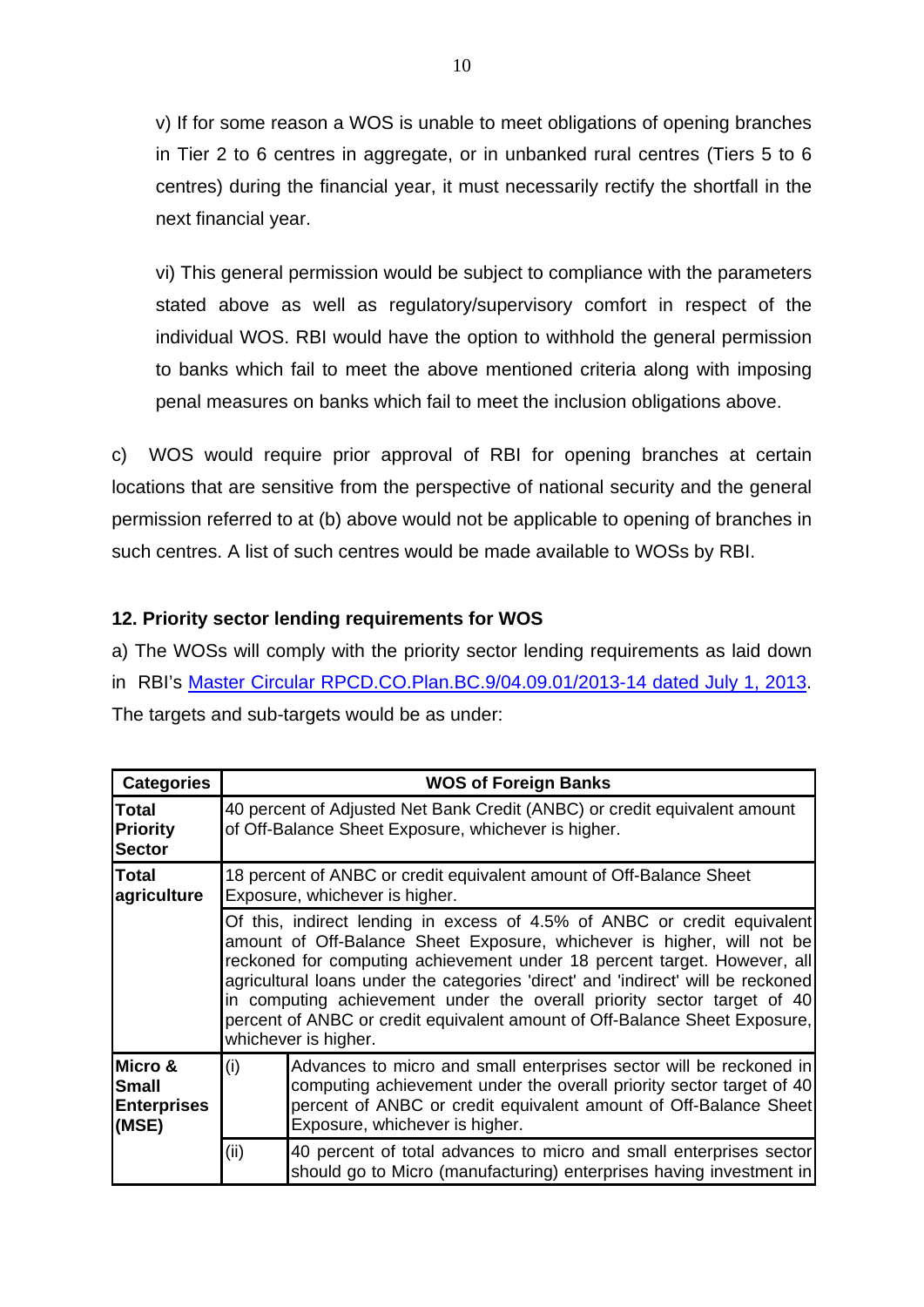|                                |                                                                                                                                                                                          | plant and machinery up to Rupees 1 million and micro (service)<br>enterprises having investment in equipment up to Rupees 0.4<br>million.                                                                                                                                                                                                   |
|--------------------------------|------------------------------------------------------------------------------------------------------------------------------------------------------------------------------------------|---------------------------------------------------------------------------------------------------------------------------------------------------------------------------------------------------------------------------------------------------------------------------------------------------------------------------------------------|
|                                | (iii)                                                                                                                                                                                    | 20 percent of total advances to micro and small enterprises sector<br>should go to Micro (manufacturing) enterprises with investment in<br>plant and machinery above Rupees 1 million and up to Rupees 2.5<br>million, and micro (service) enterprises with investment in equipment<br>above Rupees 0.4 million and up to Rupees 1 million. |
| <b>Export</b><br><b>Credit</b> | Export credit is not a separate category. Export credit to eligible activities<br>under agriculture and MSE will be reckoned for priority sector lending under<br>respective categories. |                                                                                                                                                                                                                                                                                                                                             |
| Weaker<br><b>Sections</b>      | Advances to  10 percent of ANBC or credit equivalent amount of Off-Balance Sheet<br>Exposure, whichever is higher.                                                                       |                                                                                                                                                                                                                                                                                                                                             |

The priority sector lending / achievements for a year ending March 31  $\overset{\text{st}}{\,}$ , will be based on the adjusted net bank credit (ANBC) outstanding as on March 31<sup>st</sup> of the previous year.

b) As per the instructions contained in paragraph I(ii) of [circular RPCD.CO.Plan.BC.](http://rbi.org.in/scripts/NotificationUser.aspx?Id=7460&Mode=0)  [13/04.09.01/2012-13 dated July 20, 2012](http://rbi.org.in/scripts/NotificationUser.aspx?Id=7460&Mode=0) foreign banks with branch mode of presence in India having 20 or more branches have been given a maximum period of 5 years starting from April 1, 2013 to achieve priority sector targets and subtargets. These instructions would be applicable to those foreign banks having 20 or more branches, which choose to convert into WOSs.

The above relaxation, upto a maximum period of five years based on the action plan submitted to RBI by an existing foreign bank with less than 20 branches, opting to convert into a WOS, would be available from the date of conversion into a WOS.

# **13. Use of credit rating and parent / head office support**

a) The parent of the WOS would be required to issue a letter of comfort (LOC) to the Reserve Bank for meeting the liabilities of the WOS. Reserve Bank would take into account this commitment of the parent to support the subsidiary before a foreign bank is allowed to set up a WOS in India.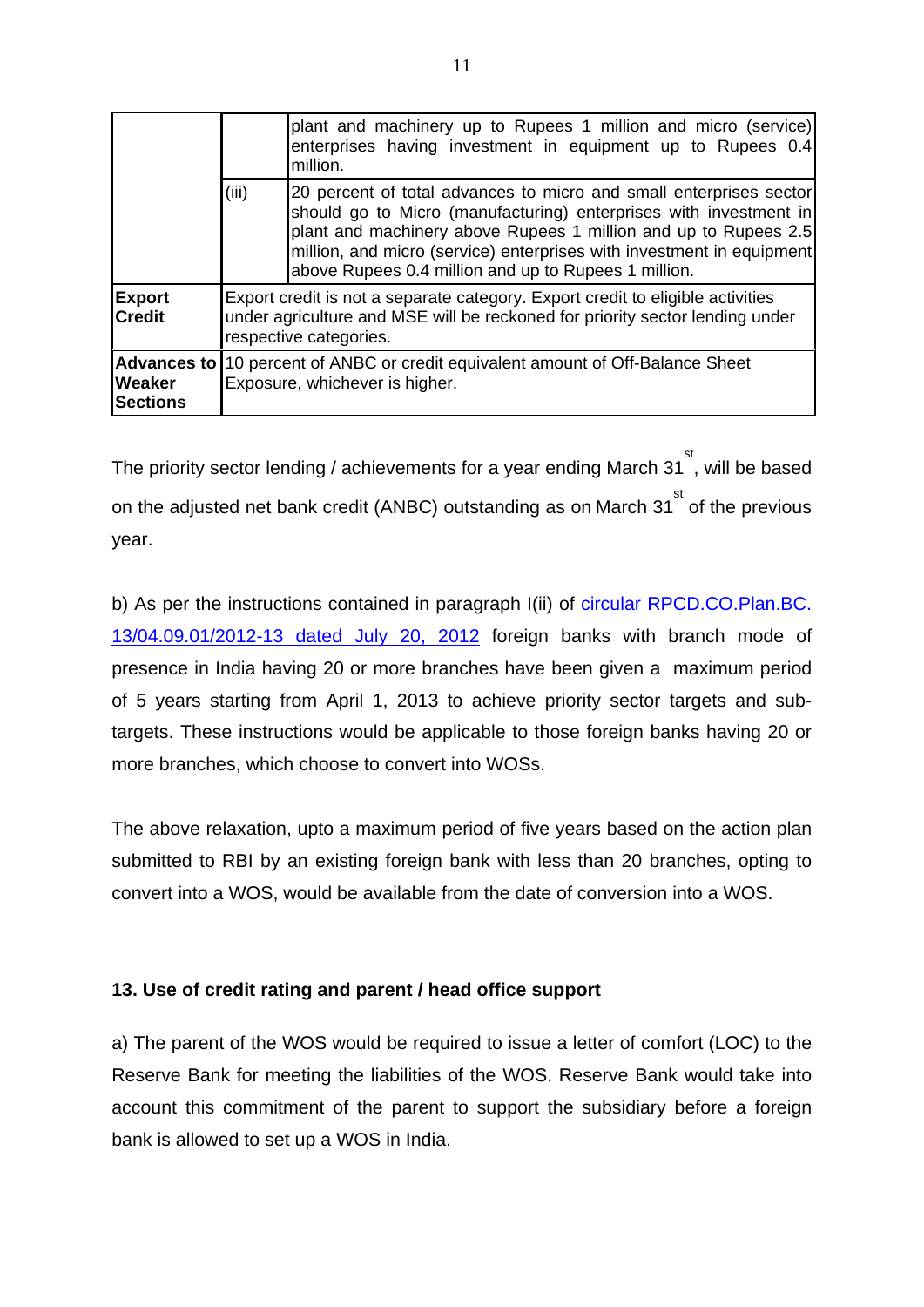b) On arm's length basis, WOSs would be permitted to use parental guarantees/credit rating only for the purpose of providing custodial services and for international operations. However, WOS should not provide counter guarantee to its parent for such support.

### **14. Declaration of dividends**

The WOS of a foreign bank, being a company incorporated in India, may declare dividend like domestic banks subject to criteria laid down in RBI [circular DBOD.No.](http://rbi.org.in/scripts/NotificationUser.aspx?Id=2240&Mode=0)  [BP.BC. 88/ 21.02.067/2004/05 dated May 04, 2005](http://rbi.org.in/scripts/NotificationUser.aspx?Id=2240&Mode=0) which may be repatriated as per the provisions of FEMA 1999.

### **15. Investment by the WOS in subsidiaries and other companies**

The investment in subsidiaries and other companies by WOS would be guided by the extant instructions on para-banking activities by banks, contained Master Circular dated July 1, 2013, which, inter alia, include the following:

- a) The investment by a WOS bank in a subsidiary company, financial services company, financial institution, stock and other exchanges and non-financial service companies should not exceed 10 per cent of the bank's paid-up share capital and reserves and the investments in all such companies, financial institutions, stock and other exchanges put together should not exceed 20 per cent of the bank's paid-up share capital and reserves. Investments which are made as part of the treasury operations of banks purely for the purpose of trading can be excluded for the purpose of the 20 percent cap. Banks cannot also participate in the equity of financial services ventures including stock exchanges, depositories, etc. without obtaining the prior specific approval of the Reserve Bank of India notwithstanding the fact that such investments may be within the ceiling prescribed under Section 19(2) of the Banking Regulation Act, 1949;
- b) The investment by WOS banks in non-financial service companies shall be guided by the guidelines contained in [Circular DBOD.FSD.BC. 62](http://rbi.org.in/scripts/NotificationUser.aspx?Id=6869&Mode=0)  [/24.01.001/2011-12 dated December 12, 2011](http://rbi.org.in/scripts/NotificationUser.aspx?Id=6869&Mode=0) as amended from time to time;
- c) RBI does not encourage setting up of subsidiaries or significant investment in associates for activities that can be undertaken within the bank. Accordingly in the case of WOS, approval for setting up subsidiaries or significant investment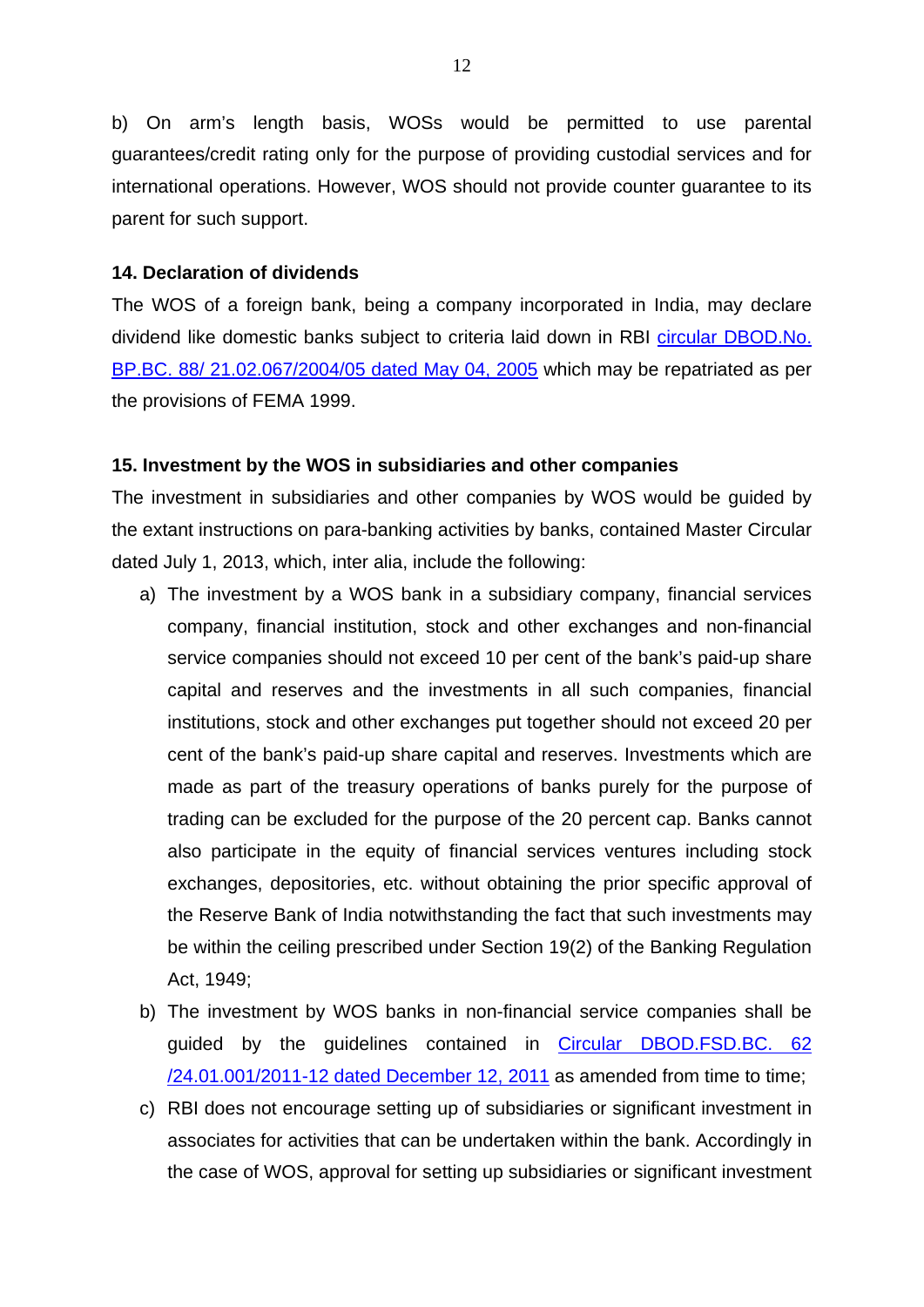in associates will also factor in whether there are NBFCs set up by the parent banking group under FDI rules for undertaking same or similar activity;

- d) The WOS shall maintain arm's length relationship with parent's group entities<sup>[7](#page-12-0)</sup>;
- e) In taking a view on whether an entity belongs to a particular parent group or whether the entities are linked / related to the parent group, the decision of RBI shall be final.

# **16. Dilution of WOS to 74 per cent**

WOS of foreign banks may, at their option dilute their stake to 74 per cent or less in accordance with the extant FDI policy on foreign investment in banking sector and list on stock exchanges in India

# **17. Mergers / Acquisitions**

After a review is made with regard to the extent of penetration of foreign investment in Indian banks and functioning of foreign banks (branch mode and WOSs), WOSs may be permitted, subject to regulatory approvals and such conditions as may be prescribed, to enter into mergers and acquisition transactions with any private sector bank in India subject to the overall foreign investment limit of 74 per cent.

# **18. Business model**

- a) An applicant for a new WOS bank licence will be required to forward a business plan, including a branch expansion plan for one year, along with its application. The business model will have to address how the bank proposes to achieve financial inclusion and retail banking.
- b) The business model submitted by the applicant should be realistic and viable. In case of deviation from the stated business plan after issue of licence, RBI

 $\overline{\phantom{a}}$  $7$ Group entities for this purpose would be as under: -

<span id="page-12-0"></span><sup>(</sup>a) enterprises that directly, or indirectly through one or more intermediaries, control, or are controlled by, or are under common control with, the reporting enterprise (this includes holding companies, subsidiaries and fellow subsidiaries); (b) associates and joint ventures of the reporting enterprise and the investing party or venturer in respect of which the reporting enterprise is an associate or a joint venture; (c) individuals owning, directly or indirectly, an interest in the voting power of the reporting enterprise that gives them control or significant influence over the enterprise, and relatives of any such individual; (d) associates / joint ventures of the holding company and/or its fellow subsidiaries; (e) entities sharing common brand name with entities in (a), (b), (c), (d) above; (f) key management personnel and relatives of such personnel; (g) enterprises over which any person described in (c) or (f) is able to exercise significant influence. This includes enterprises owned by directors or major shareholders of the reporting enterprise and enterprises that have a member of key management in common with the reporting enterprise; For this purpose, control, significant influence, associate, joint venture,key management personnel, subsidiary and holding company shall have the same meaning as defined in the Accounting Standard AS 18 (Related Party Disclosures) issued by the Institute of Chartered Accountants of India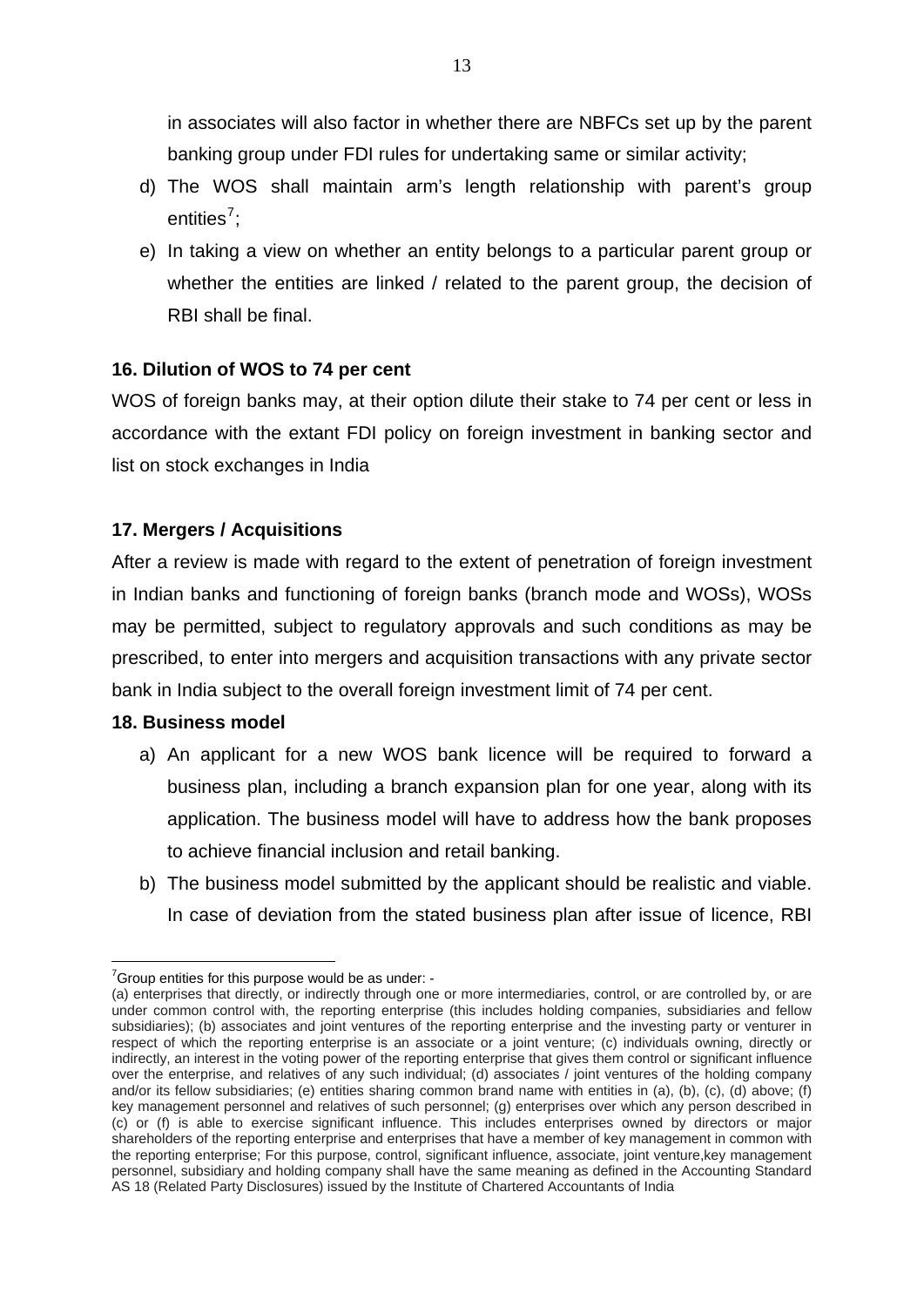may consider restricting the bank's expansion and imposing other penal measures as may be necessary.

# **19. Other conditions**

- a) As the Reserve Bank of India, at present, does not grant a differential licence to banks seeking entry in 'niche' markets, preference will be given to applicant banks for a WOS mode of presence in India which have experience in commercial and retail banking.
- b) The WOS, from inception, would be required to operate on Core Banking Solution (CBS) platform.
- c) The WOS shall make full use of modern infrastructural facilities in office equipments, computers, telecommunications etc. in order to provide costeffective customer service. It should have a high powered Customer Grievances Cell to handle customer complaints.
- d) The WOS would be covered by the provisions of the Banking Ombudsman Scheme, 2006.
- e) A foreign bank, which obtains an in-principle approval from the Reserve Bank for opening a WOS in India has to apply to the Registrar of Companies for registering the subsidiary as a company under the Companies Act, 1956 (Act 1 of 1956) and shall be required to comply with the provisions of that Act, to the extent they are applicable to banking companies as defined in Banking Regulation Act, 1949.
- f) On completion of the formalities relating to the registration as a company under the Companies Act, 1956 and compliance of the conditions stipulated in these guidelines, the new banking company (WOS) shall approach the Reserve Bank for issuance of a license in its name under Section 22 of the Banking Regulation Act, 1949.
- g) RBI reserves the right to add or amend any of the clauses/conditions in the above guidelines, as may be deemed necessary, from time to time.

#### **20. Procedure for conversion of existing branches of foreign banks into WOS**

a) The undertaking of the foreign bank in India consisting of all its branches shall be amalgamated with its WOS pursuant to the directions hereby issued by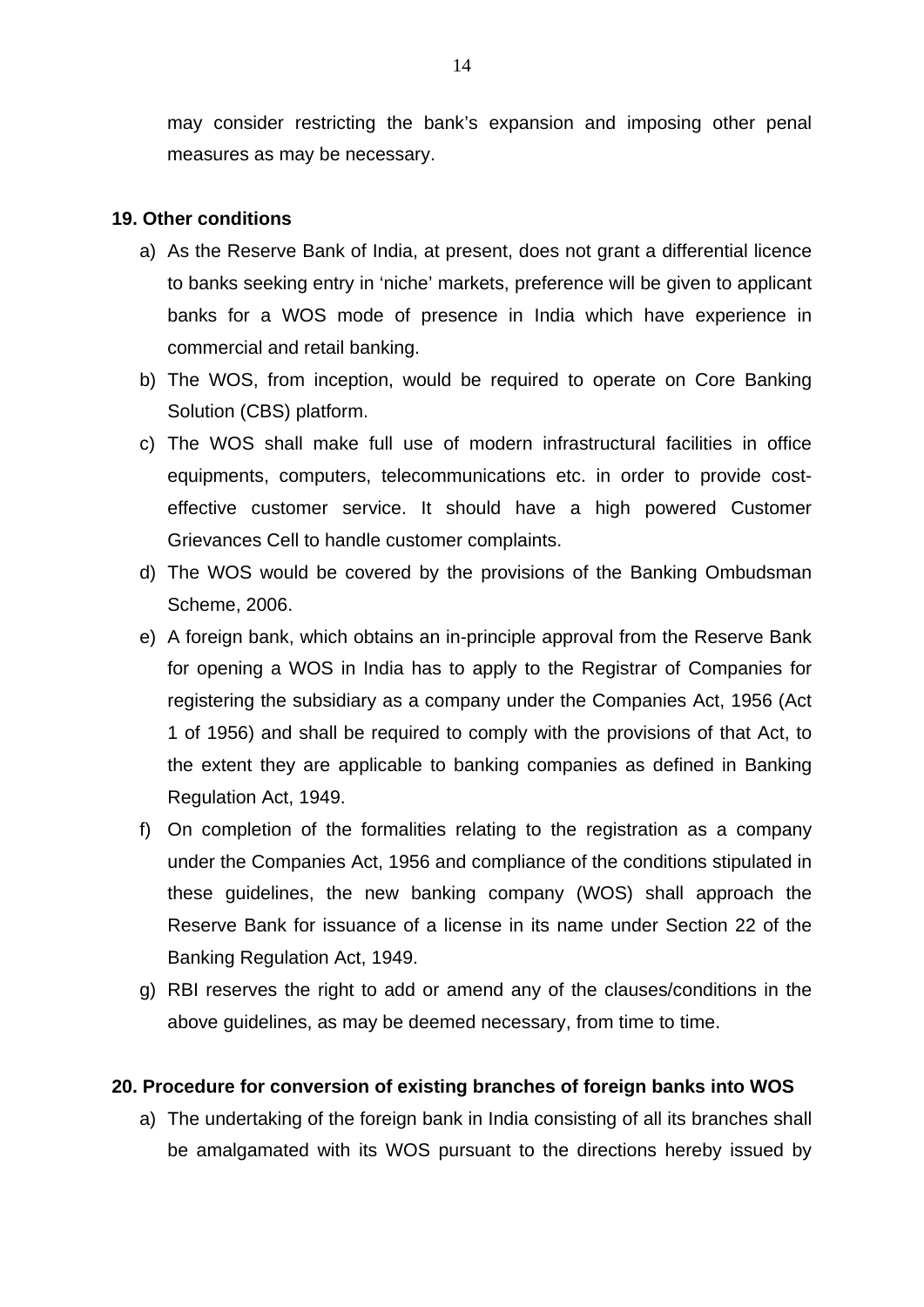RBI in the public interest under Section 35A read with Section 44A of the Banking Regulation Act, 1949;

- b) A foreign bank intending to convert its branch/branches in India into WOS shall make an application in Form III prescribed vide Rule 11(a) of the Banking Regulation (Companies) Rules, 1949 to the Reserve Bank for setting up of a wholly owned subsidiary (WOS);
- c) Reserve Bank, will scrutinize the application of the foreign bank and if found eligible, grant in-principle approval for setting up of a WOS in India subject to fulfilling the conditions as contained in this Scheme;
- d) On completion of the formalities relating to registration as a company under the Companies Act, 1956 (Act 1 of 1956) as stipulated in paragraph 19 (e) & (f) of this Scheme, the new banking company (WOS) shall approach Reserve Bank for issuance of a fresh license in its name under Section 22 of the B.R. Act, 1949;
- e) Once Reserve Bank grants licence to new banking company (WOS), the foreign bank concerned shall prepare a draft amalgamation scheme and get it approved by the shareholders of the bank by passing a resolution as required under Section 44A of the B.R. Act, 1949;
- f) The shareholders of the Indian subsidiary (WOS) shall also approve the draft amalgamation scheme by passing a resolution as required under Section 44A of the B.R. Act, 1949;
- g) After fulfilling all the requirements under Section 44A of B.R. Act, the foreign bank and WOS would approach RBI with the amalgamation scheme as approved by the shareholders of the foreign bank and the Indian subsidiary (WOS), for its consideration;
- h) Reserve Bank will sanction the scheme of amalgamation of branch or branches, as the case may be, with WOS of the foreign bank subject to compliance with the provisions contained in Section 44A of B R Act, 1949. Conversion of branch or branches of foreign bank into WOS shall take effect from such date, and subject to such conditions, as may be specified by Reserve Bank in its order;